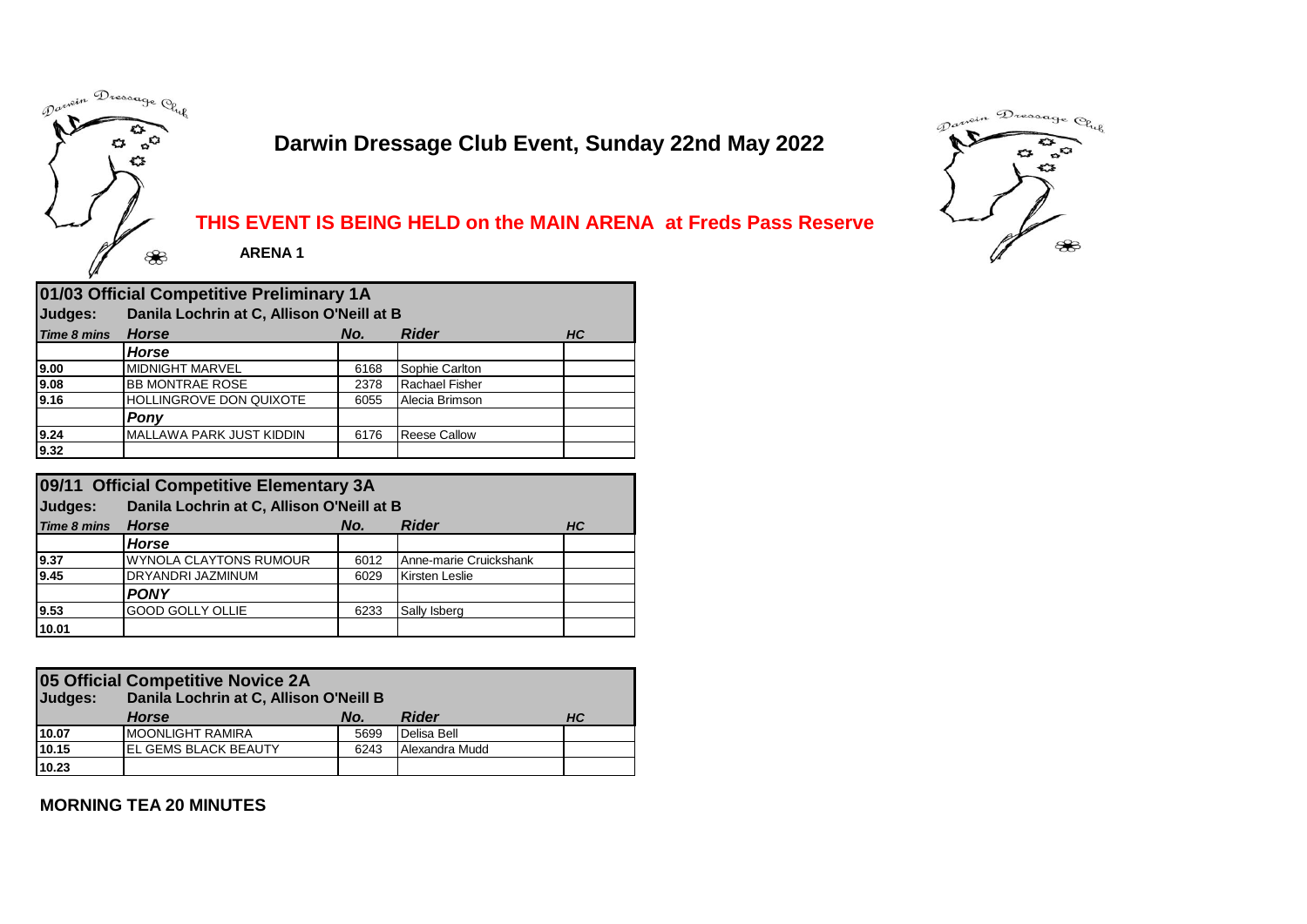| 02/04 Official Competitive Preliminary 1B |                                           |                                  |                |  |  |  |  |  |  |
|-------------------------------------------|-------------------------------------------|----------------------------------|----------------|--|--|--|--|--|--|
| Judges:                                   | Allison O'Neill at C, Danila Lochrin at B |                                  |                |  |  |  |  |  |  |
| <b>Time 8 mins</b>                        | <b>Horse</b>                              | <b>Rider</b><br>No.<br><b>HC</b> |                |  |  |  |  |  |  |
|                                           | <b>Horse</b>                              |                                  |                |  |  |  |  |  |  |
| 10.45                                     | <b>BB MONTRAE ROSE</b>                    | 2378                             | Rachael Fisher |  |  |  |  |  |  |
| 10.53                                     | <b>IEL GEMS BLACK BEAUTY</b>              | 6243                             | Alexandra Mudd |  |  |  |  |  |  |
| 11.01                                     | <b>HOLLINGROVE DON QUIXOTE</b>            | 6055                             | Alecia Brimson |  |  |  |  |  |  |
| 11.09                                     | <b>MOONLIGHT RAMIRA</b>                   | 5699                             | Delisa Bell    |  |  |  |  |  |  |
|                                           | Pony                                      |                                  |                |  |  |  |  |  |  |
| 11.17                                     | MT WELD RESILIENCE                        | 6236                             | Luke Purtill   |  |  |  |  |  |  |
| 11.25                                     |                                           |                                  |                |  |  |  |  |  |  |

| 10/12 Official Competitive Elementary 3B |                                           |                                  |                        |  |  |  |  |  |  |  |  |
|------------------------------------------|-------------------------------------------|----------------------------------|------------------------|--|--|--|--|--|--|--|--|
| Judges:                                  | Allison O'Neill at C, Danila Lochrin at B |                                  |                        |  |  |  |  |  |  |  |  |
| <b>Time 8 mins</b>                       | <b>Horse</b>                              | <b>Rider</b><br>No.<br><b>HC</b> |                        |  |  |  |  |  |  |  |  |
|                                          | <b>Horse</b>                              |                                  |                        |  |  |  |  |  |  |  |  |
| 11.30                                    | WYNOLA CLAYTONS RUMOUR                    | 6012                             | Anne-marie Cruickshank |  |  |  |  |  |  |  |  |
| 11.38                                    | <b>DRYANDRI JAZMINUM</b>                  | 6029                             | Kirsten Leslie         |  |  |  |  |  |  |  |  |
|                                          | <b>PONY</b>                               |                                  |                        |  |  |  |  |  |  |  |  |
| 11.46                                    | <b>GOOD GOLLY OLLIE</b>                   | 6233                             | Sally Isberg           |  |  |  |  |  |  |  |  |
| 11.54                                    |                                           |                                  |                        |  |  |  |  |  |  |  |  |
| .                                        |                                           |                                  |                        |  |  |  |  |  |  |  |  |

**LUNCH BREAK 30 MINUTES**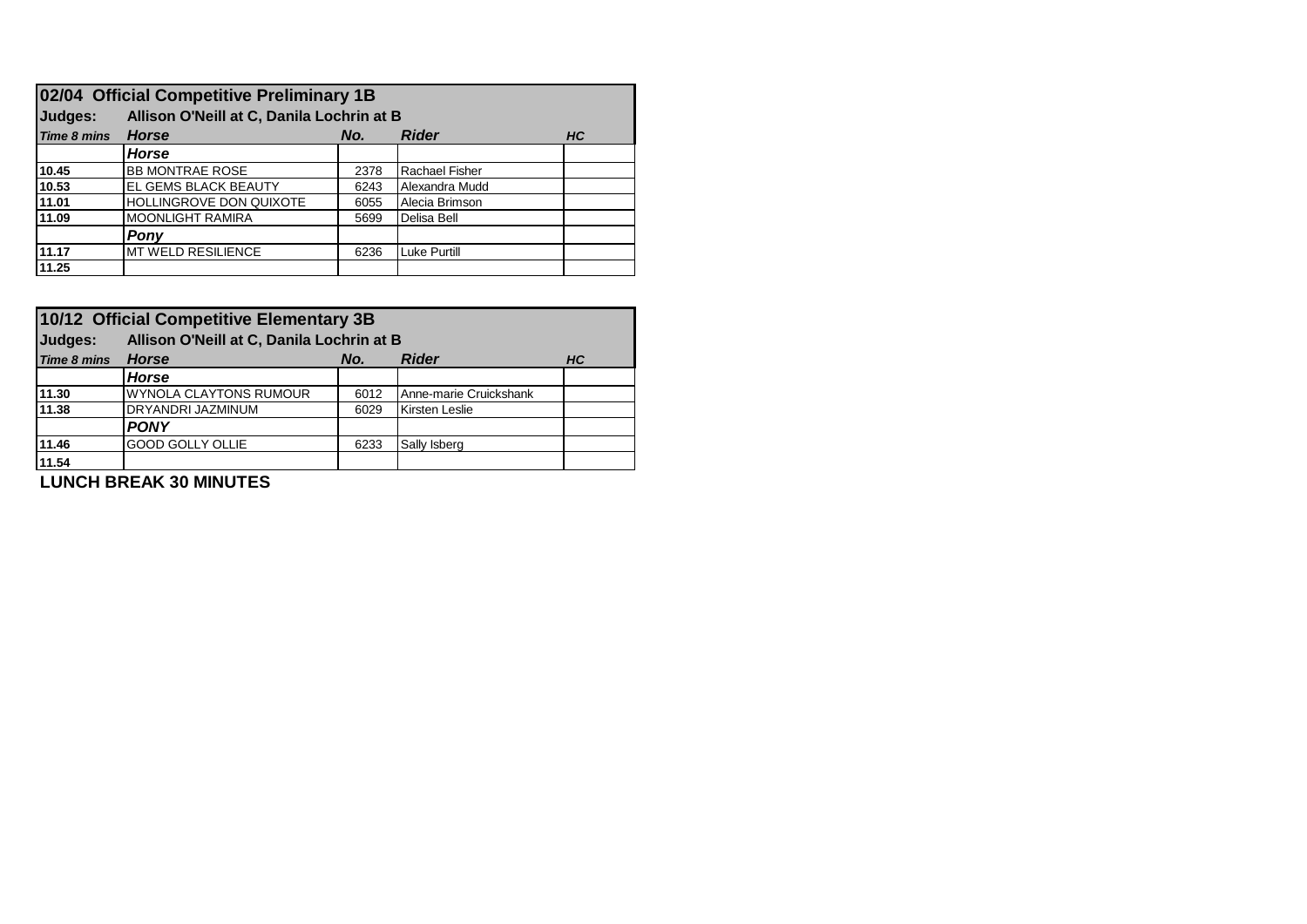### **ARENA 1**

| 17 Open Preparatory A                  |                           |      |                  |    |             | <b>25 Elementary 3A Pony</b>    |      |                         |  |
|----------------------------------------|---------------------------|------|------------------|----|-------------|---------------------------------|------|-------------------------|--|
| Judges:<br><b>Allison O'Neill at C</b> |                           |      |                  |    | Judges:     | Danila Locrin at C              |      |                         |  |
| <b>Time 6 mins</b>                     | Horse                     | No.  | <b>Rider</b>     | HC | Time 8 mins | Horse                           | No.  | <b>Rider</b>            |  |
| 12.30                                  | <b>WYNOLA MYSTIC</b>      | 445  | Sandi Sevior     |    | 12.30       | <b>ALLAMBIE PARK BELLADONNA</b> | 6197 | <b>Ashleigh Overall</b> |  |
| 12.36                                  | <b>WARREGO DUMBLEDORE</b> | 6013 | Amanda Ruzsicska |    | 12.38       |                                 |      |                         |  |
| 12.42                                  | <b>IFINCH FARM CALINA</b> | 6245 | Susanne Brutsch  | НC |             |                                 |      |                         |  |
| 12.48                                  |                           |      |                  |    |             | 19 Preliminary 1A Open          |      |                         |  |

|                    | 23 Novice 2C Junior Rider   |      |              |           | Time 8 mins | <b>Horse</b>                   | No.  | <b>Rider</b>          | HC |
|--------------------|-----------------------------|------|--------------|-----------|-------------|--------------------------------|------|-----------------------|----|
| Judges:            | Allison O'Neill at C        |      |              |           | 12.43       | <b>TINDARA KAYNO</b>           | 6183 | <b>Tavlor Quill</b>   |    |
| <b>Time 8 mins</b> | <b>Horse</b>                | No.  | <b>Rider</b> | <b>HC</b> | 12.51       | <b>IGLENORMISTON DONOVAN</b>   | 6005 | <b>Bridie Mckenna</b> |    |
| 12.53              | <b>IRED BLUFF JOUNAMA</b>   | 138  | Lily Purdon  |           | 12.59       | <b>IDRYANDRI TORU</b>          | 422  | Kirsten Leslie        |    |
| 1.01               | <b>POWDERBARK CHARLOTTE</b> | 423  | Lalwa May    |           | 1.07        | MALLAWA PARK JUST KIDDIN       | 6176 | <b>Reese Callow</b>   |    |
| 1.09               | <b>IDEA MIDAS TOUCH</b>     | 6105 | Alia Schmidt |           | 1.15        | <b>IMIDNIGHT MARVEL</b>        | 6168 | Sophie Carlton        |    |
| 1.17               |                             |      |              |           | 1.23        | <b>IMURRIHY PARK HUGO BOSS</b> | 434  | <b>Marli Murrihy</b>  |    |

|                    | 26 Elementary 3C Junior Rider   |      |                  |           | 1.39  | <b>IOPUS MAGNUM</b>             | 437  | Kelly Barker     |
|--------------------|---------------------------------|------|------------------|-----------|-------|---------------------------------|------|------------------|
| Judges:            | <b>Allison O'Neill at C</b>     |      |                  |           | 1.47  | <b>ROYAL BLU</b>                | 164  | Ronnie Cavanagh  |
| <b>Time 8 mins</b> | <b>Horse</b>                    | No.  | <b>Rider</b>     | <b>HC</b> | 11.55 | <b>WILLOWS SHIELD OF DREAMS</b> | 6251 | Rhianna Williams |
| 1.22               | <b>ALLAMBIE PARK BELLADONNA</b> | 6197 | Ashleigh Overall |           | 2.03  | <b>IRED BLUFF JOUNAMA</b>       | 138  | Lily Purdon      |
| 1.30               |                                 |      |                  |           | 12.11 | MARRAKAI                        | 452  | Mava Purdon      |

# **Judges:** Danila Locrin at C **12.30** ALLAMBIE PARK BELLADONNA 6197 Ashleigh Overall **Judges: Rachael Fisher at C Time 8 8 Minutes 12.51 BLENORMISTON DONOVAN** 6005 Bridie Mckenna<br>**12.59 DRYANDRI TORU** 422 Kirsten Leslie **1.07** MALLAWA PARK JUST KIDDIN 6176 Reese Callow<br>**1.15** MIDNIGHT MARVEL 6168 Sophie Carlton 1.23 MURRIHY PARK HUGO BOSS 434 Marli Murrihy<br>**1.31** MURRIHY PARK SCRAPPY 435 Stacey Murrihy **MURRIHY PARK SCRAPPY** 1.39 OPUS MAGNUM 437 Kelly Barker *Time 8 mins Horse No. Rider HC* **1.55** WILLOWS SHIELD OF DREAMS 6251 Rhianna Williamson 1.220 **1.2.22 RED BLUFF JOUNAMA** 138 Lily Purdon<br>1.2.11 MARRAKAI 138 Mava Purdon **2.19** DEA MIDAS TOUCH 6105 Alia Schmidt<br> **2.27** MISS ELLE KAT 450 Bailey Howie **2.27** MISS ELLE KAT **1999 ASSECTED ASSECTED ASSECTED** ASSECTED ASSECTED ASSECTED ASSECTED ASSECTED ASSECTED ASSECTED ASSECTED ASSECTED ASSECTED ASSECTED ASSECTED ASSECTED ASSECTED ASSECTED ASSECTED ASSECTED ASSECTED ASSEC **235 TINDARA TINKERBELL 12.35 Taylor Quill** 2.43 WEDDERLIE PARK CLAUDE 432 Bridie Mckenna **2.51 25 Elementary 3A Pony 19 Preliminary 1A Open**

#### **ARENA 2**